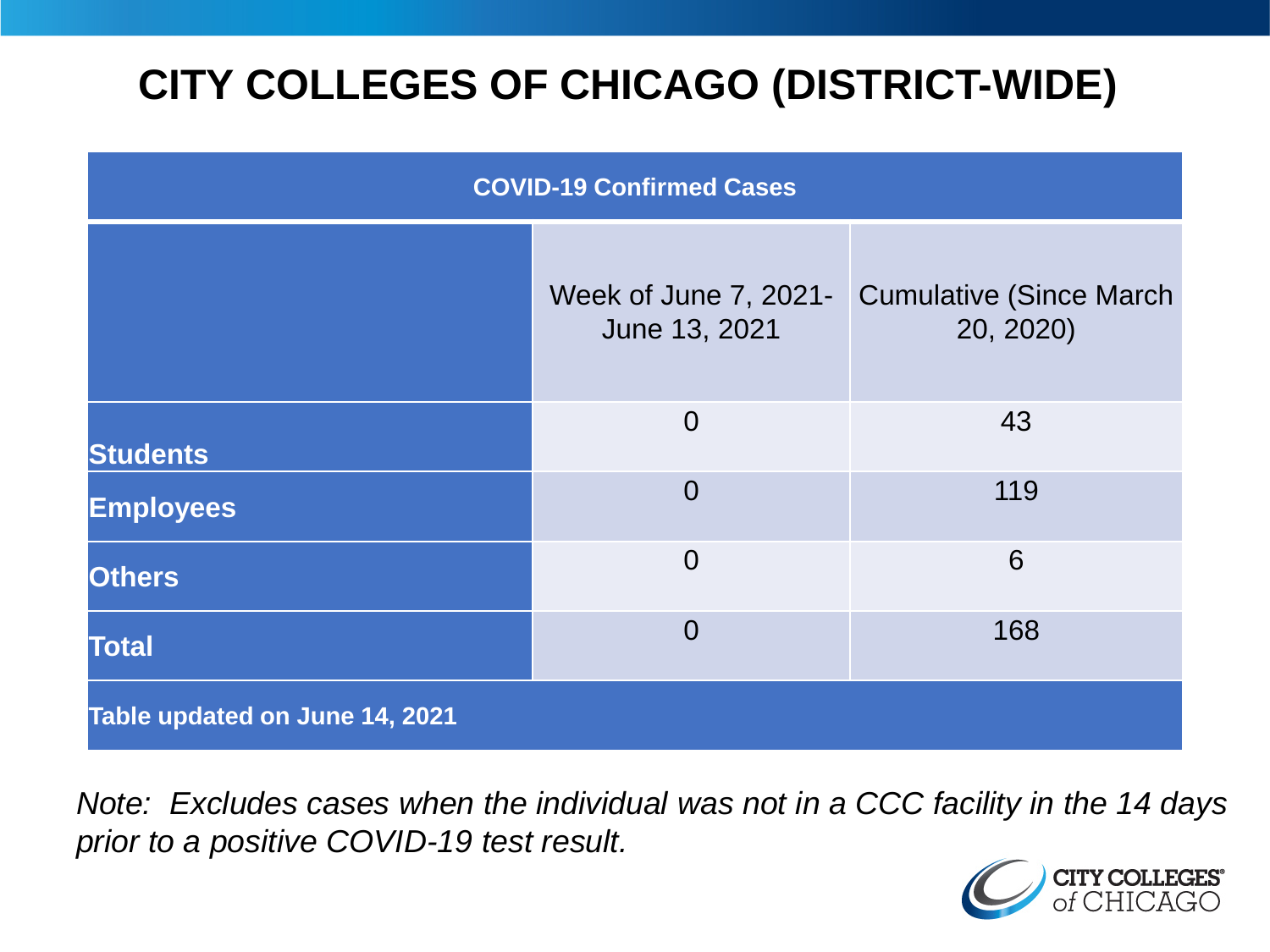### **DALEY COLLEGE**

| <b>COVID-19 Confirmed Cases</b> |                                        |                                              |
|---------------------------------|----------------------------------------|----------------------------------------------|
|                                 | Week of June 7, 2021-<br>June 13, 2021 | <b>Cumulative (Since March)</b><br>20, 2020) |
| <b>Students</b>                 | $\overline{0}$                         | $\overline{0}$                               |
| <b>Employees</b>                | $\overline{0}$                         | 16                                           |
| <b>Others</b>                   | $\overline{0}$                         | $\overline{0}$                               |
| <b>Total</b>                    | $\overline{0}$                         | 16                                           |
| Table updated on June 14, 2021  |                                        |                                              |

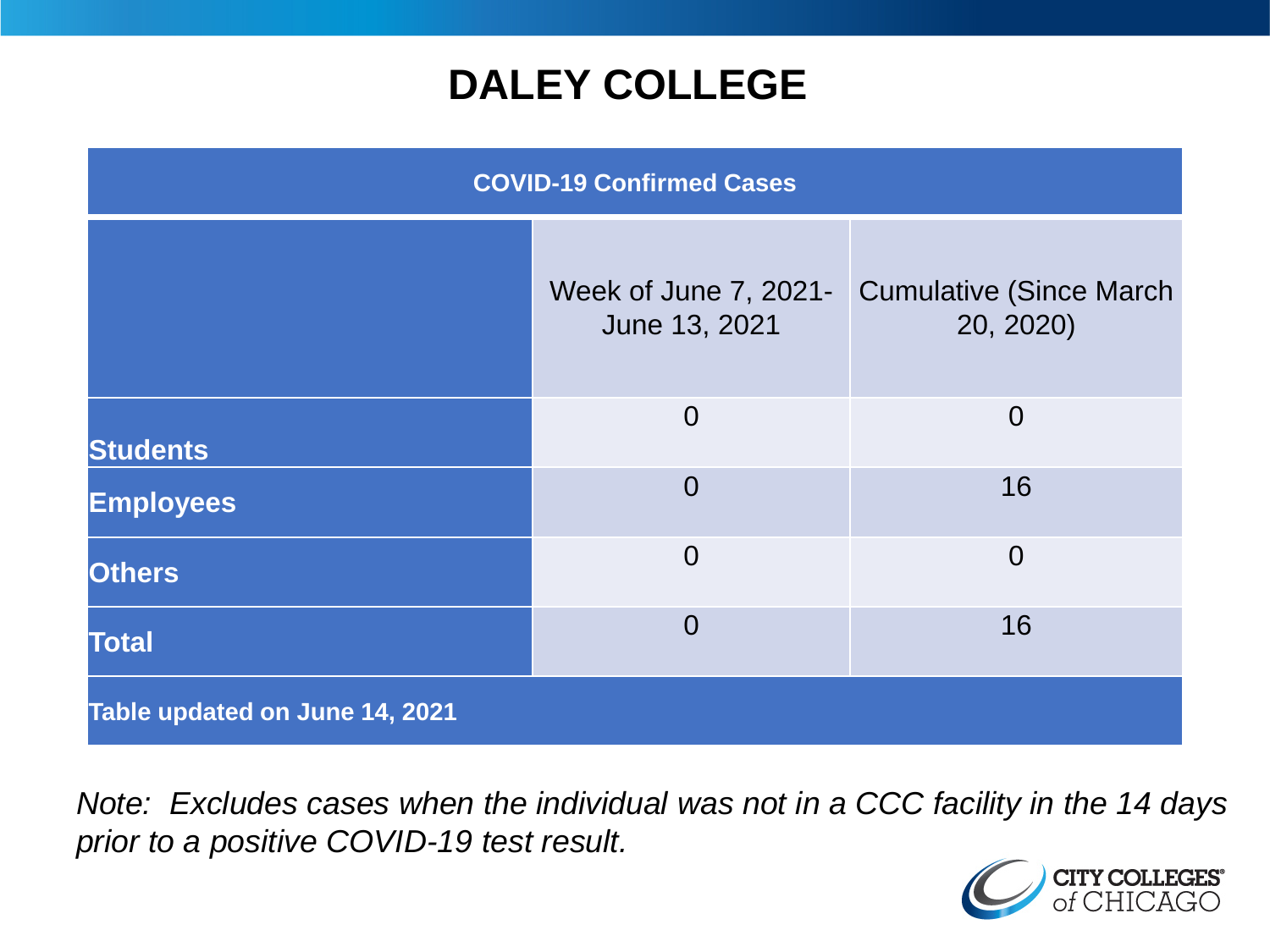### **HAROLD WASHINGTON COLLEGE**

| <b>COVID-19 Confirmed Cases</b> |                                        |                                              |
|---------------------------------|----------------------------------------|----------------------------------------------|
|                                 | Week of June 7, 2021-<br>June 13, 2021 | <b>Cumulative (Since March)</b><br>20, 2020) |
| <b>Students</b>                 | $\overline{0}$                         | 8                                            |
| <b>Employees</b>                | $\Omega$                               | 11                                           |
| <b>Others</b>                   | $\overline{0}$                         | $\overline{2}$                               |
| <b>Total</b>                    | $\Omega$                               | 21                                           |
| Table updated on June 14, 2021  |                                        |                                              |

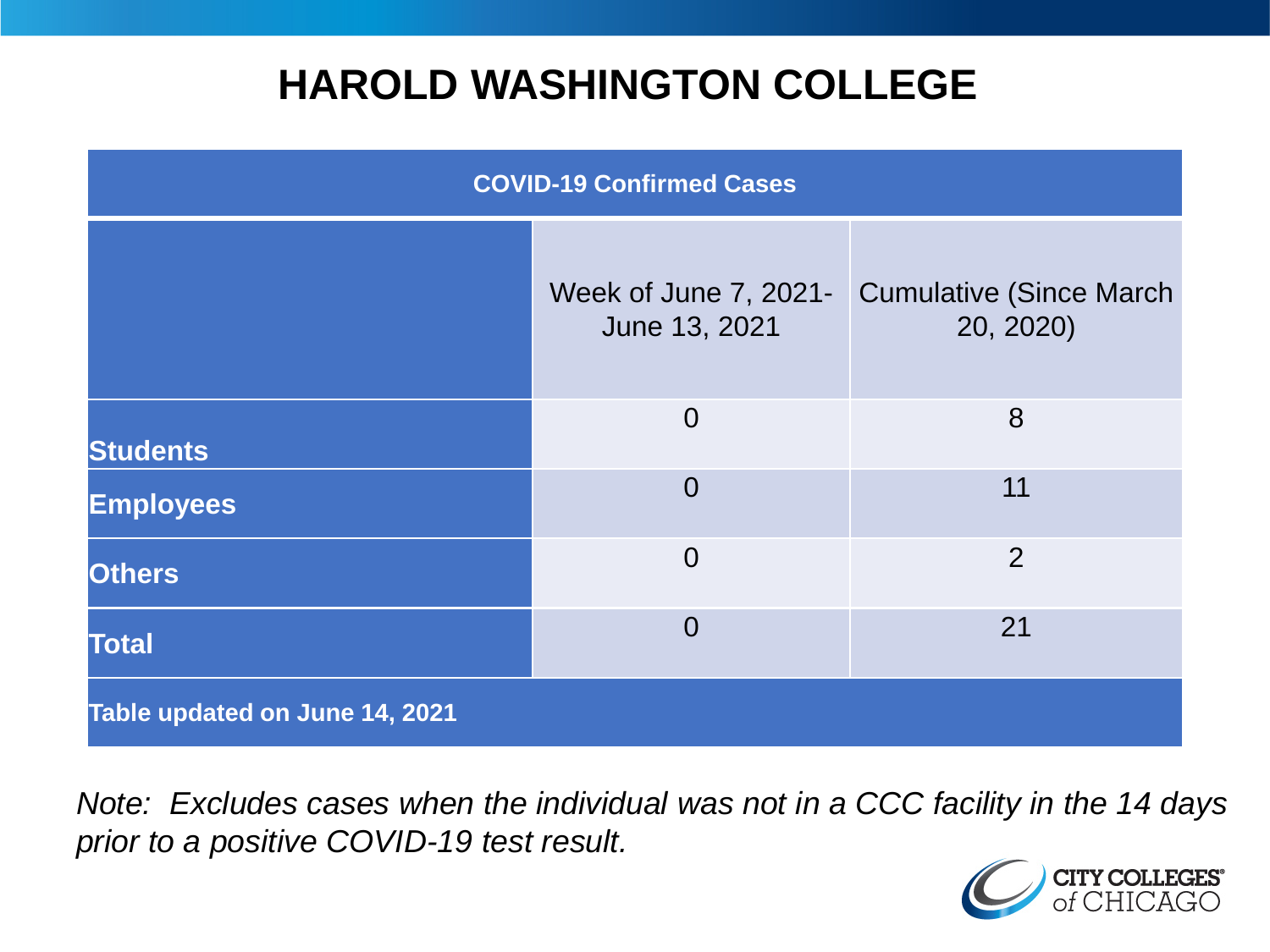## **KENNEDY-KING COLLEGE**

| <b>COVID-19 Confirmed Cases</b> |                                        |                                              |
|---------------------------------|----------------------------------------|----------------------------------------------|
|                                 | Week of June 7, 2021-<br>June 13, 2021 | <b>Cumulative (Since March)</b><br>20, 2020) |
| <b>Students</b>                 | $\overline{0}$                         | $\overline{7}$                               |
| <b>Employees</b>                | $\overline{0}$                         | 17                                           |
| <b>Others</b>                   | $\overline{0}$                         | 1                                            |
| <b>Total</b>                    | $\overline{0}$                         | 25                                           |
| Table updated on June 14, 2021  |                                        |                                              |

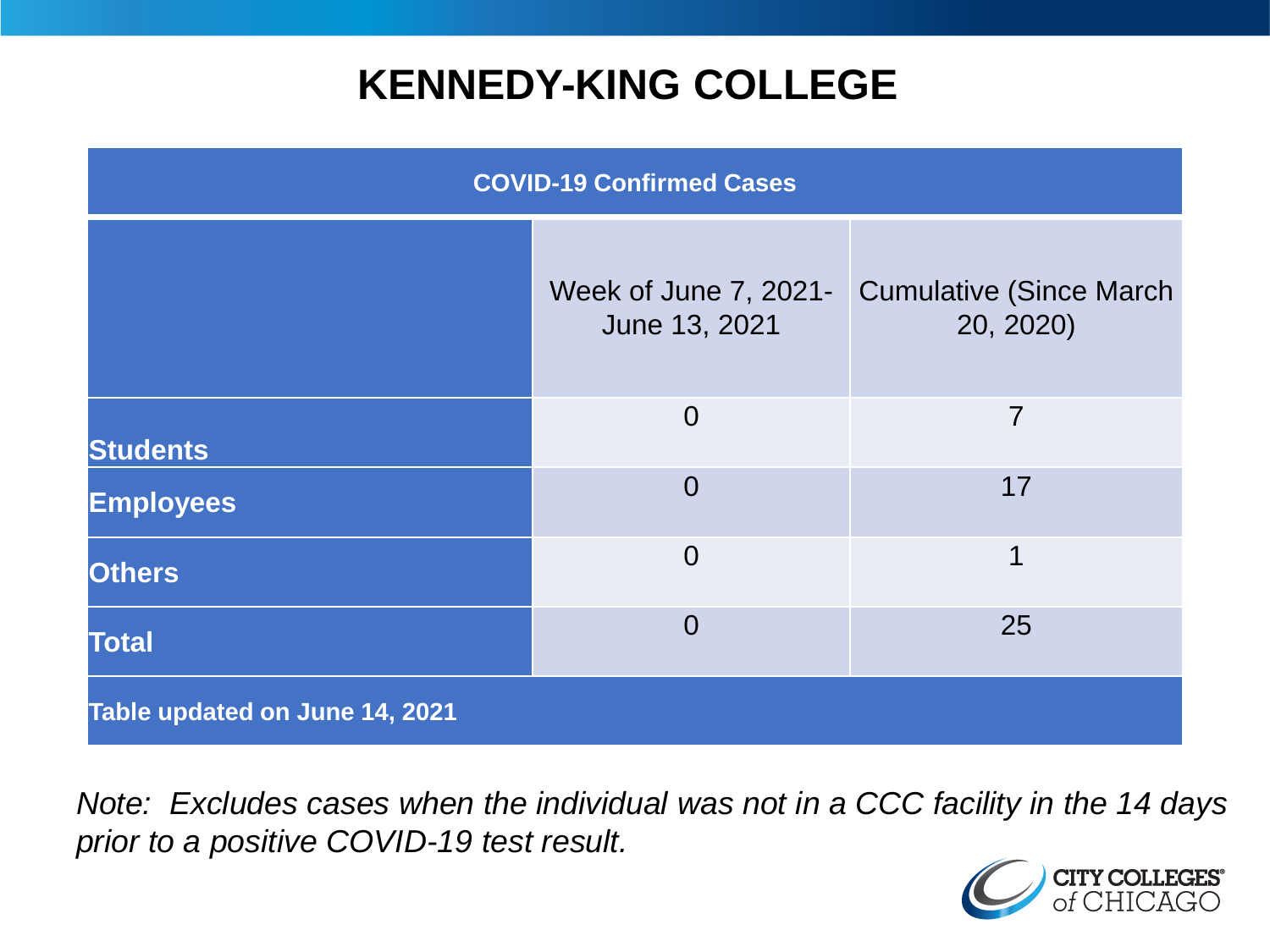## **MALCOLM X COLLEGE**

| <b>COVID-19 Confirmed Cases</b> |                                        |                                              |
|---------------------------------|----------------------------------------|----------------------------------------------|
|                                 | Week of June 7, 2021-<br>June 13, 2021 | <b>Cumulative (Since March)</b><br>20, 2020) |
| <b>Students</b>                 | $\overline{0}$                         | 20                                           |
| <b>Employees</b>                | $\overline{0}$                         | 24                                           |
| <b>Others</b>                   | $\overline{0}$                         | 1                                            |
| <b>Total</b>                    | $\overline{0}$                         | 45                                           |
| Table updated on June 14, 2021  |                                        |                                              |

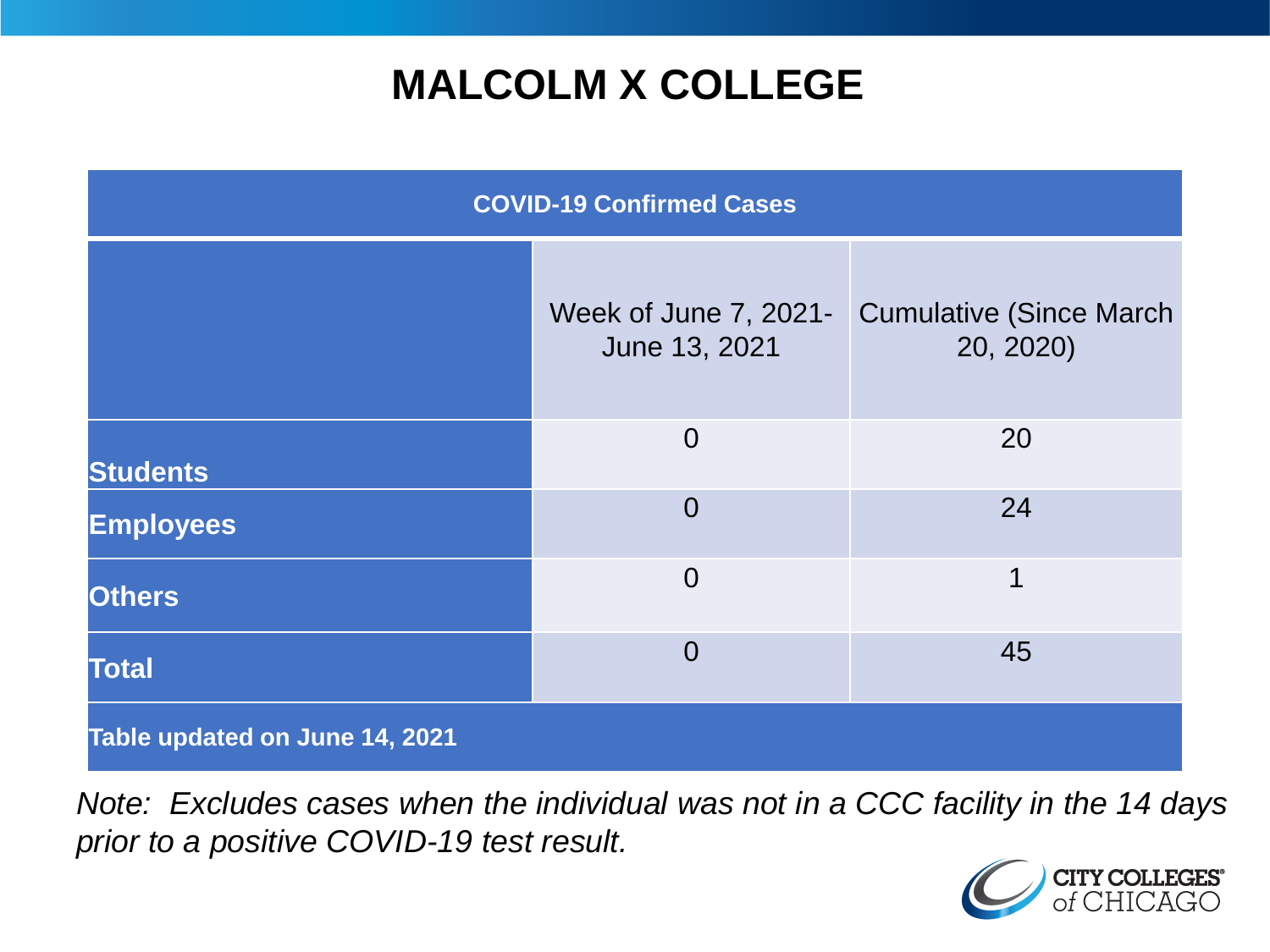# **OLIVE-HARVEY COLLEGE**

| <b>COVID-19 Confirmed Cases</b> |                                        |                                              |
|---------------------------------|----------------------------------------|----------------------------------------------|
|                                 | Week of June 7, 2021-<br>June 13, 2021 | <b>Cumulative (Since March)</b><br>20, 2020) |
| <b>Students</b>                 | $\overline{0}$                         | 2                                            |
| <b>Employees</b>                | $\overline{0}$                         | 20                                           |
| <b>Others</b>                   | $\overline{0}$                         | $\overline{0}$                               |
| <b>Total</b>                    | $\overline{0}$                         | 22                                           |
| Table updated on June 14, 2021  |                                        |                                              |

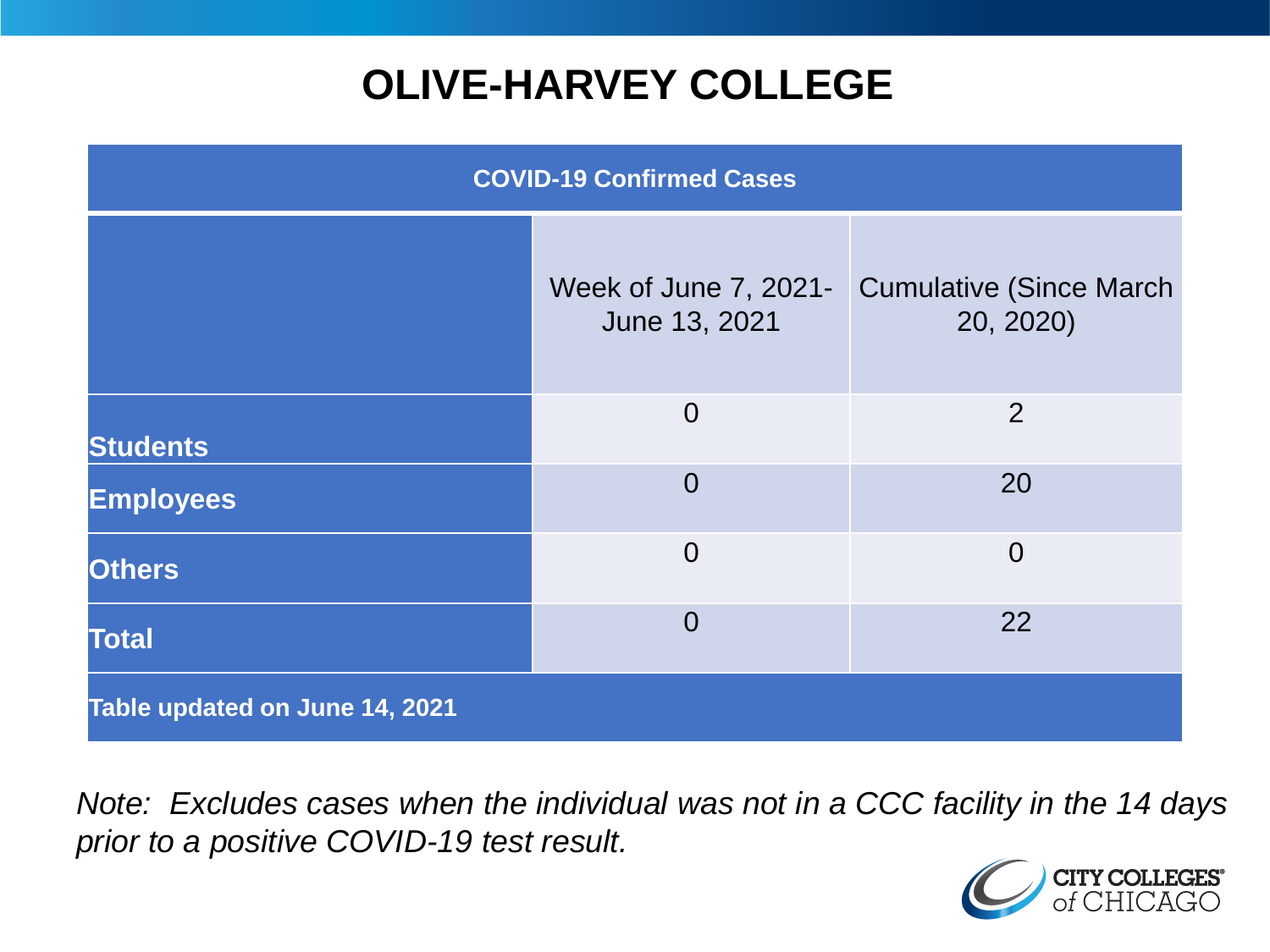### **TRUMAN COLLEGE**

| <b>COVID-19 Confirmed Cases</b> |                                        |                                              |
|---------------------------------|----------------------------------------|----------------------------------------------|
|                                 | Week of June 7, 2021-<br>June 13, 2021 | <b>Cumulative (Since March)</b><br>20, 2020) |
| <b>Students</b>                 | $\overline{0}$                         | 5                                            |
| <b>Employees</b>                | $\overline{0}$                         | 18                                           |
| <b>Others</b>                   | $\overline{0}$                         | $\overline{0}$                               |
| <b>Total</b>                    | $\overline{0}$                         | 23                                           |
| Table updated on June 14, 2021  |                                        |                                              |

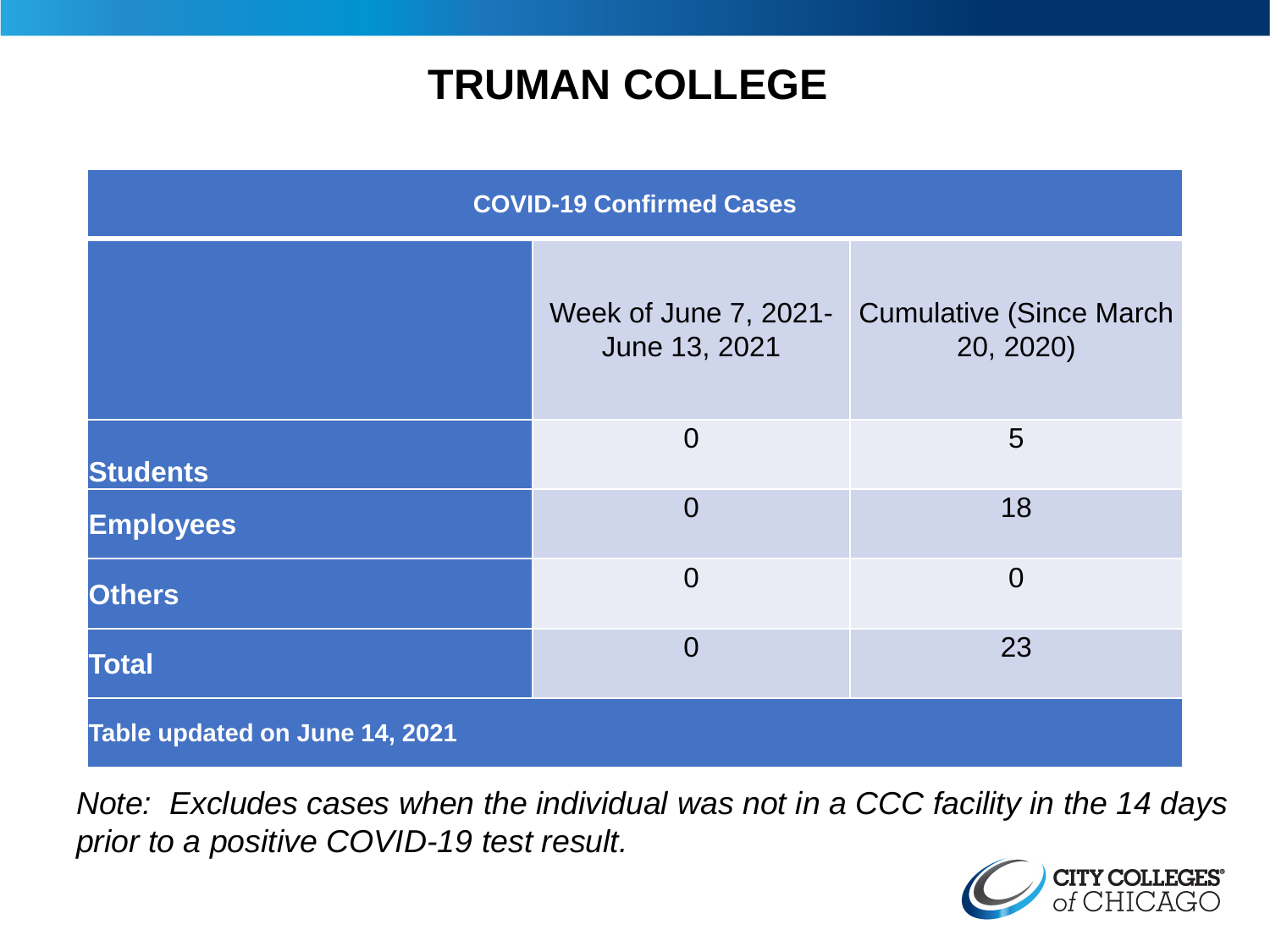### **WRIGHT COLLEGE**

| <b>COVID-19 Confirmed Cases</b> |                                        |                                              |
|---------------------------------|----------------------------------------|----------------------------------------------|
|                                 | Week of June 7, 2021-<br>June 13, 2021 | <b>Cumulative (Since March)</b><br>20, 2020) |
| <b>Students</b>                 | $\overline{0}$                         | 1                                            |
| <b>Employees</b>                | $\overline{0}$                         | 13                                           |
| <b>Others</b>                   | $\overline{0}$                         | $\overline{0}$                               |
| <b>Total</b>                    | $\Omega$                               | 14                                           |
| Table updated on June 14, 2021  |                                        |                                              |